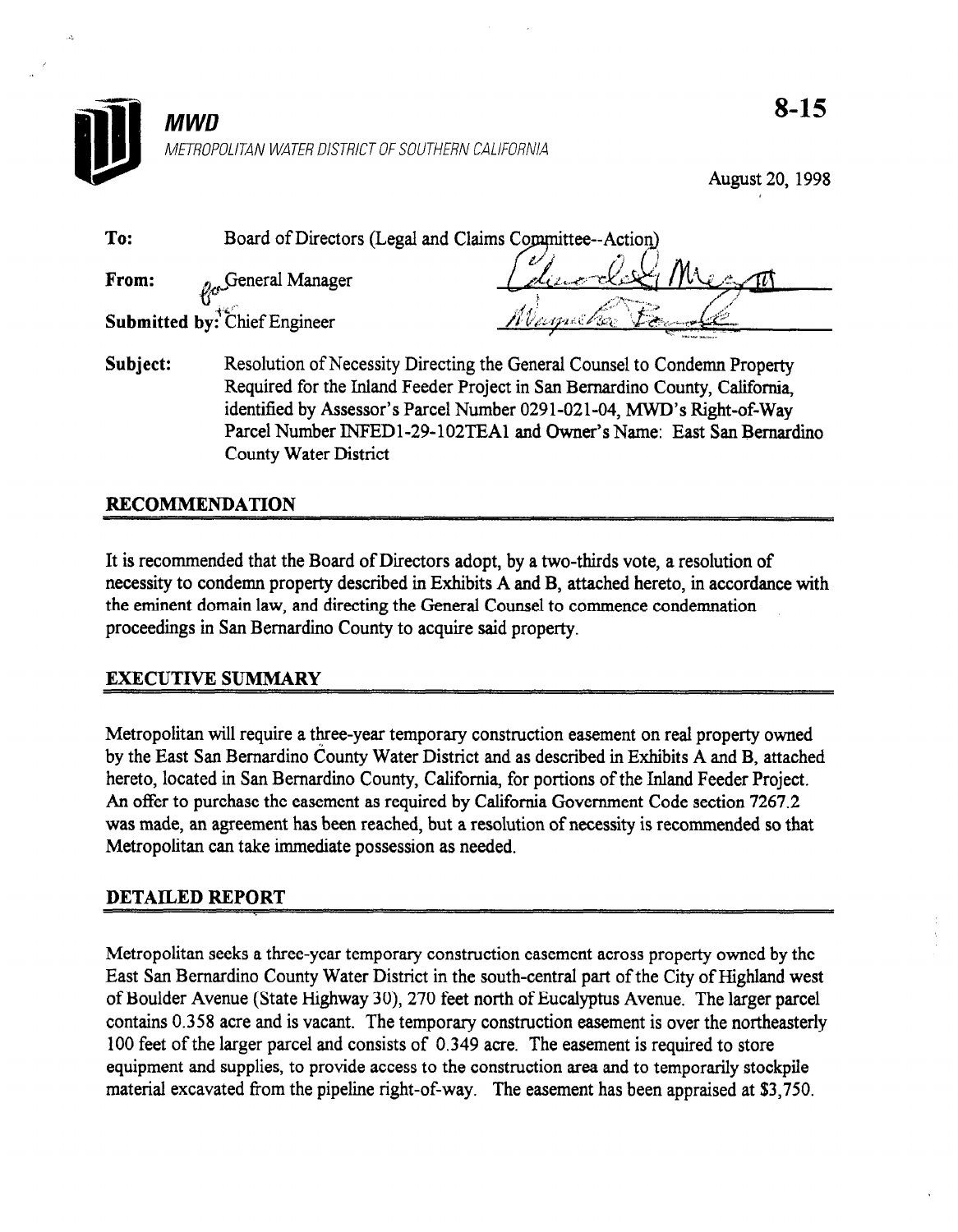On August 3, 1998, a notice of intention to adopt a resolution of necessity and for an opportunity to appear and be heard before the Special Committee on Real Property Management on August 25, 1998, as to the necessity for the Project and the taking of the easement ("notice"), was served on the East San Bernardino County Water District. On August 4, 1998, a revised notice was served on the East San Bernardino County Water District, The Eminent Domain Law requires an owner to provide a written request for a hearing within 15 days after the notice was served to be entitled to a hearing on the adoption of a resolution of necessity. No written request was received and the East San Bernardino County Water District did not appear at the hearing. A written summary of the hearing and recommendation of the Special Committee on Real Property Management is attached. The Special Committee voted to recommend approval of the proposed resolution of necessity.

Transmitted herewith is the form of resolution declaring the necessity of the Project and the acquisition of the temporary easement described in Exhibits A and B, attached thereto, and directing the General Counsel to commence condemnation proceedings in San Bernardino County to acquire the temporary easement.

On February 9, 1993, your Board certified that the Final Environmental Impact Report for the Inland Feeder Project had been completed in compliance with the California Environmental Quality Act (CEQA) and the State Guidelines, and that it had reviewed and considered the information contained in that document. Your action on the subject resolution is therefore in compliance with CEQA. No further environmental documentation or review is necessary for your Board to act on this request.

ks:11597

Attachment(s)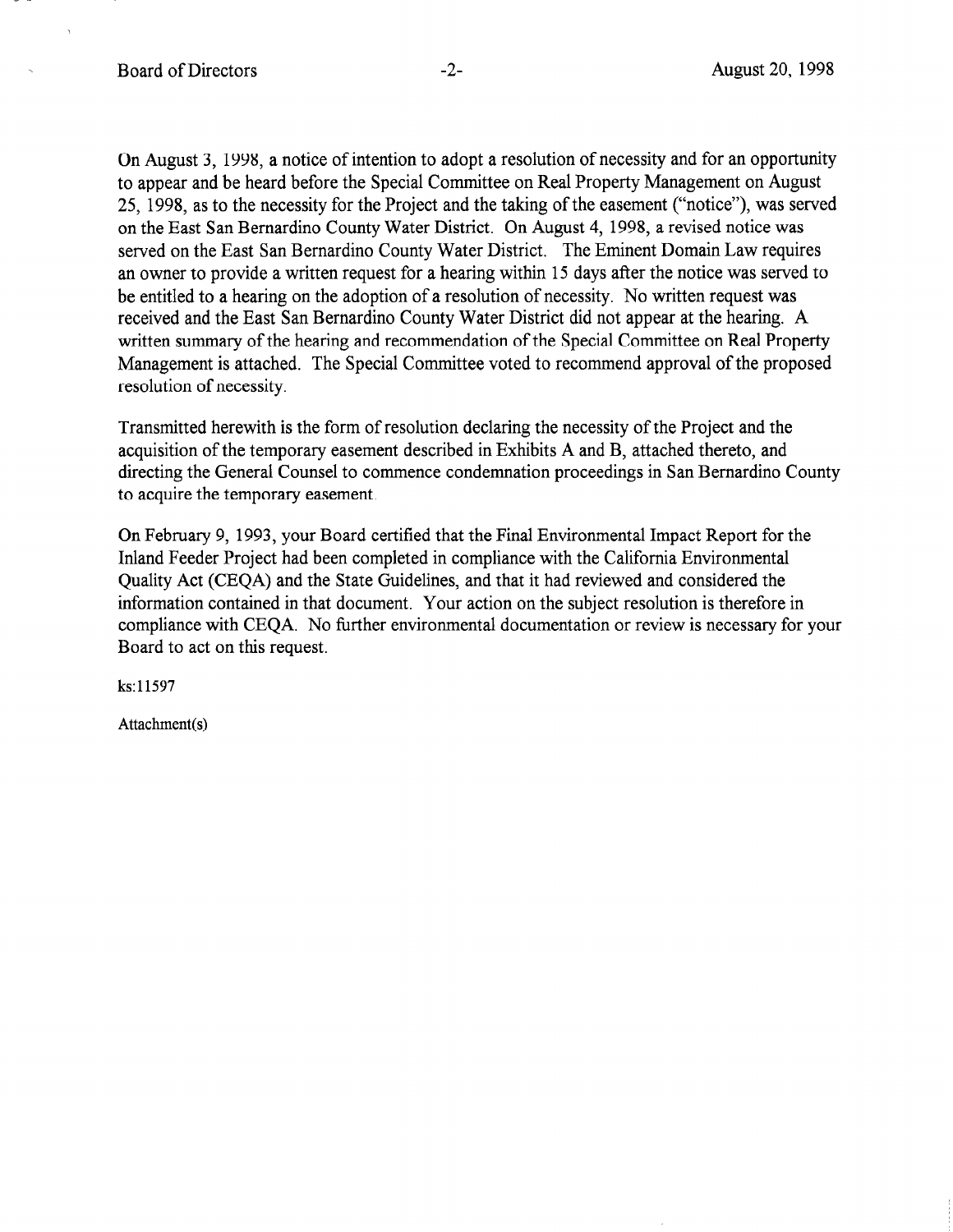Attachment to 8-15 Engineering Division August 20, 1998 Page 1 of 1

## SUMMARY OF HEARING AND RECOMMENDATION OF THE SPECIAL COMMITTEE ON REAL PROPERTY MANAGEMENT REGARDING ADOPTION OF A RESOLUTION OF NECESSITY TO CONDEMN PROPERTY FOR THE INLAND FEEDER PROJECT

On August 25, 1998, at the offices of The Metropolitan Water District of Southern California, located at 350 South Grand Avenue, Los Angeles, California 90071, Room 311, a hearing was held by the Special Committee on Real Property Management of the Board of Directors. Committee Chairman Jerry Ring presided. The Committee was called to order and a quorum was present.

Senior Deputy General Counsel Lauren Brainard advised the Committee that it has been delegated the authority by Metropolitan's Board of Directors to hold the hearing required by law as a prerequisite to the adoption of a resolution of necessity to acquire property through the exercise of the eminent domain power. The purpose of the hearing is to allow the Committee to make a determination regarding whether the public interest and necessity require the proposed Project, whether the Project is planned or located in the manner that will be most compatible with the greatest public good and the least private injury, and whether the property to be acquired is necessary for the Project.

Mr. Brainard further advised the Committee that the offer to purchase the property had been with prairiard further advised the Committee that the oner to purchase the property had been made to the owner in accordance with the law and that the East San Bernardino County Water District agreed upon the purchase price for the property and that agreements were being prepared. Mr. Brainard further advised that the hearing on the resolution was being held in order to insure possession before the end of the year. The East San Bernardino County Water District was provided written notice of the hearing, but no request to appear was received and no appearance was made.

Mr. Brainard made a presentation regarding the Inland Feeder Project, and identified the subject property located in San Bernardino County west of Boulder Avenue.. Mr. Brainard advised the Committee that the property owned by East San Bernardino County Water District was vacant land and that the temporary easement was necessary for lay down storage and construction access.

Director Barbosa inquired about fencing around the easement area and Mr. Brainard stated that the easement area would be fully fenced by the contractor prior to construction.

Director Wein inquired about liability of the property owners and Mr. Brainard stated that Metropolitan assumed all liability in connection with the construction of the pipeline.

The Committee voted to recommend adoption of the resolution of necessity.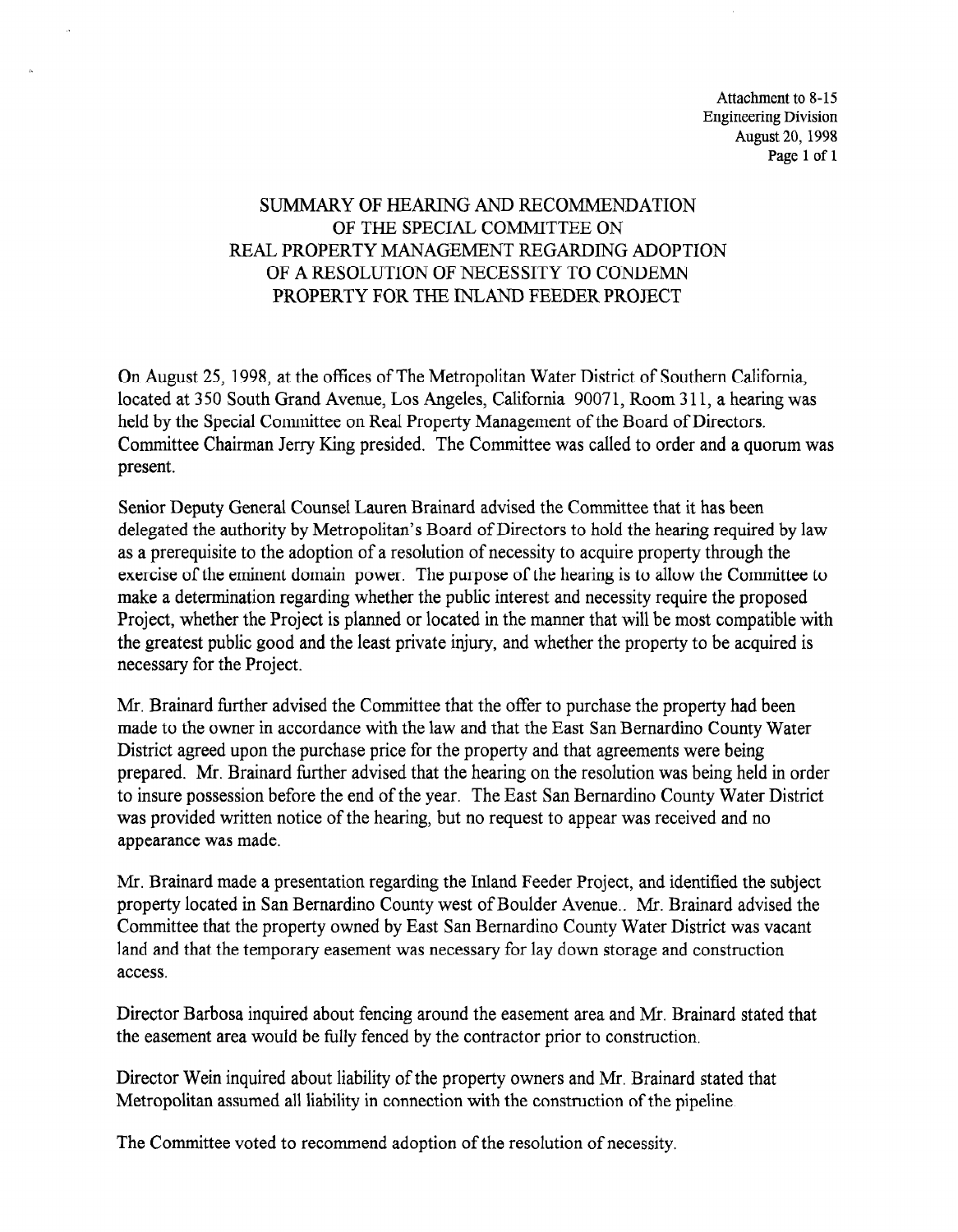Attachment to 8-15 Engineering Division August 20,1998 Page 1 of 2

### RESOLUTION

## A RESOLUTION OF THE BOARD OF DIRECTORS OF THE METROPOLITAN WATER DISTRICT OF SOUTHERN CALIFORNIA DIRECTING THE CONDEMNATION OF CERTAIN PROPERTY SITUATED IN THE COUNTY OF SAN BERNARDINO (INLAND FEEDER PROJECT)

BE IT RESOLVED by the Board of Directors of The Metropolitan Water District of Southern California (the "District").

Section 1. The District's Board hereby finds and determines that the public interest and necessity require, for public use, the construction, operation and maintenance of water conveyance facilities ("Inland Feeder Project") in the County of San Bernardino for the transportation and distribution of water for use within the District's boundaries and that certain properties situated in the County of San Bernardino are necessary therefor.

Section 2. The temporary easement to be acquired for the public use set forth in section 1, above, consist of a parcel of land described in Exhibit A attached hereto and incorporated herein by reference and shown on Exhibit B attached hereto and incorporated herein by reference.

Section 3. The District's Board hereby declares its intention to acquire the  $t_{\text{S}\text{C}\text{U}\text{O}\text{I}}$  in Exhibits Board hereby declares its intention to acquire the temporary easement described in Exhibits  $A$  and  $B$  attached, by proceedings in emment

Section 4. The District's Board hereby finds and determines that the proposed Project is planned or located in the manner that will be most compatible with the greatest public good and the least private injury.

Section 5. The District's Board hereby finds and determines that the temporary easement described in Exhibits A and B attached hereto are necessary for the proposed Project.

Section 6. The District's Board finds and determines that pursuant to Section 1240.510, et seq. of the California Code of Civil Procedure, the public use for which the District is acquiring the easement will not unreasonably interfere with or impair the continuance of the public use for which the property is now appropriated and such use now exists or may reasonably be expected to exist in the future.

Section 7. The District's Board finds and determines that, pursuant to Section 1240.610 et seq. of the California Code of Civil Procedure, the public use for which the District is acquiring the easement is a more necessary public use than the use to which the property is appropriated.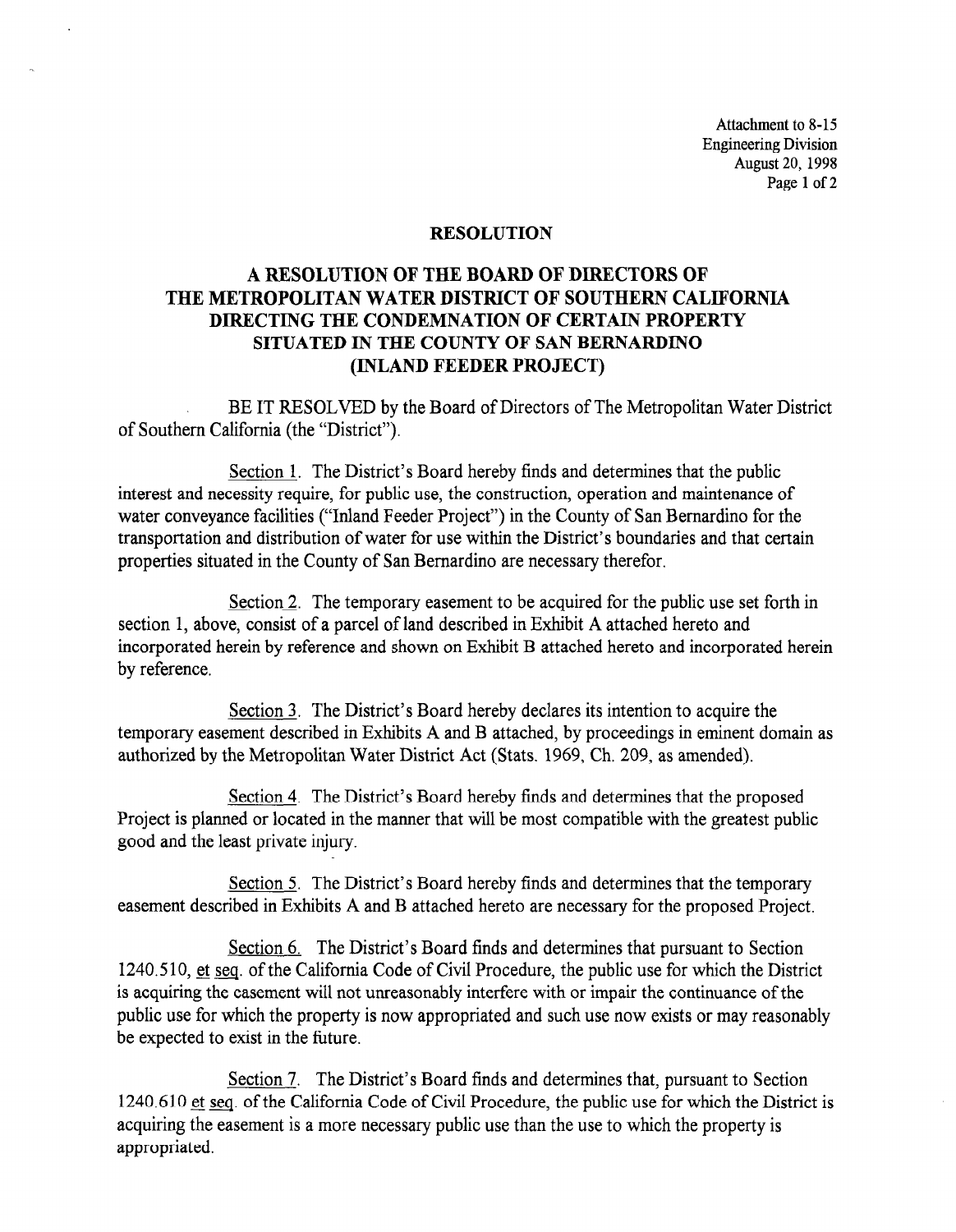Attachment to 8-15 Engineering Division August 20, 1998 Page 2 of 2

Section 8. The District's Board hereby finds and determines that the offer required by Government Code section 7267.2 has been made to the owner of record of the property described in Exhibits A and B, attached hereto.

Section 9. The District's General Counsel is hereby directed to commence proceedings in the Superior Court of California, County of San Bernardino for the purpose of condemning and acquiring the temporary easement described in Exhibits A and B attached hereto, and to take such steps as may be necessary to secure an order of court permitting the District to take possession of the easement described in Exhibits A and B attached hereto for the uses and purposes herein described. He is authorized to take such actions and steps as he deems necessary in connection with such proceedings, including the amending of the complaint to reduce the extent of the easement to be acquired so as to reduce the compensation payable in the action where such change could not substantially impair the construction and operation of the said public works, and to incur expenses necessary and incidental to the action.

I HEREBY CERTIFY that the foregoing resolution was adopted at the meeting of the Board of Directors of The Metropolitan Water District of Southern California held the 15th day of September, 1998, by vote of two-thirds of all its members, and I further certify that the foregoing is a full, true and correct copy of the resolution.

> Executive Secretary  $\frac{1}{2}$  Executive Secretary The Metropolitan Water District of<br>Southern California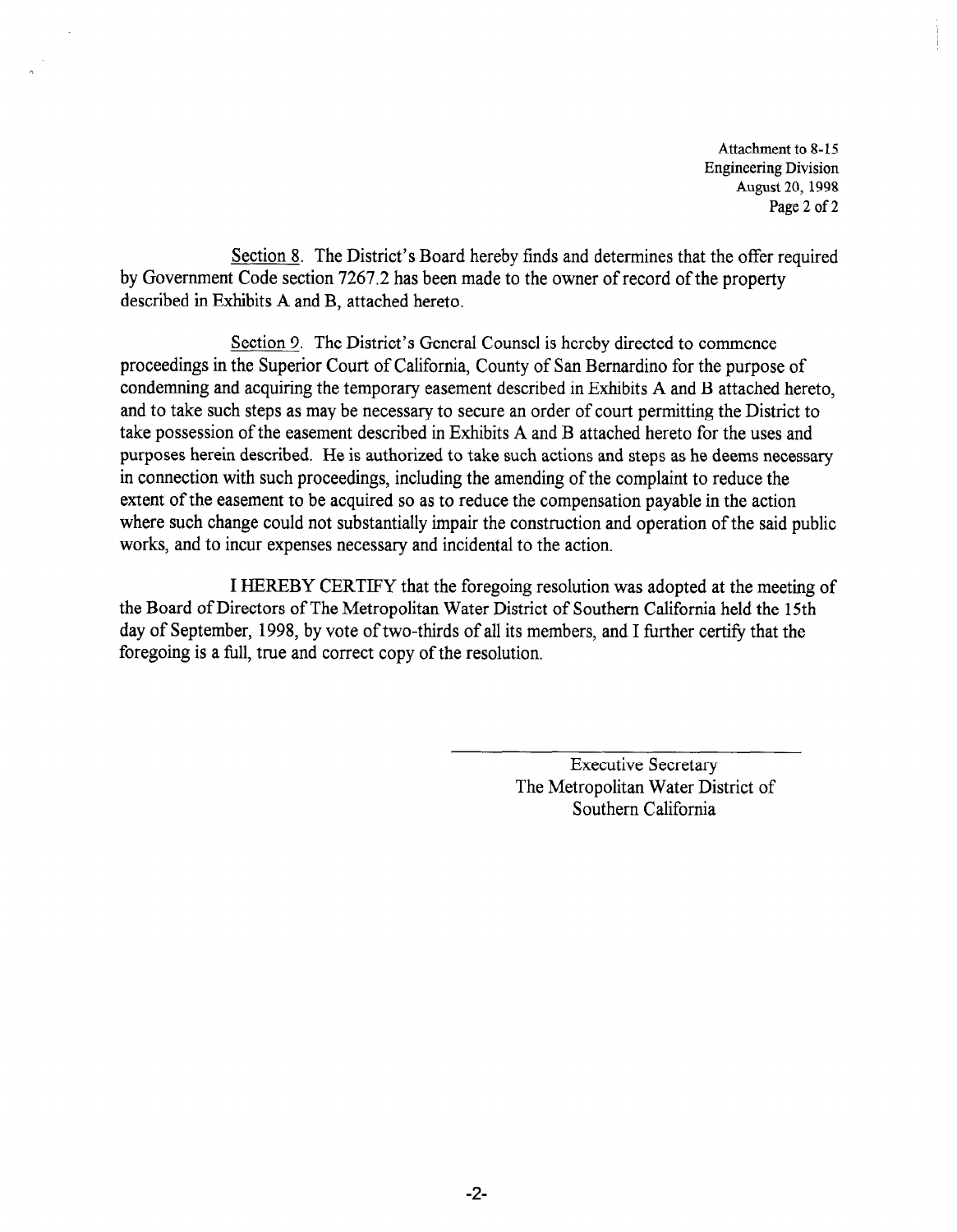Exhibit A to 8-15 Engineering Division August 20, 1998 Page 1 of 3

# EXHIBIT A

 $\boldsymbol{\gamma}$ 

1. A temporary easement for a term of three (3) years commencing on the effective date of an order for possession, in the property located in the County of San Bernardino, State of California, described herein as Parcel INFED l-29- 102TEAl and as shown on Exhibit B, attached hereto, for purposes of construction of a water conveyance pipeline, and subject to the following conditions:

> Prior to termination of the easement, all facilities placed on the property by Metropolitan or its contractors shall be removed and the property and any improvements located thereon shall be restored or repaired to a condition as near as practicable to the condition that existed prior to Metropolitan's use of the easement.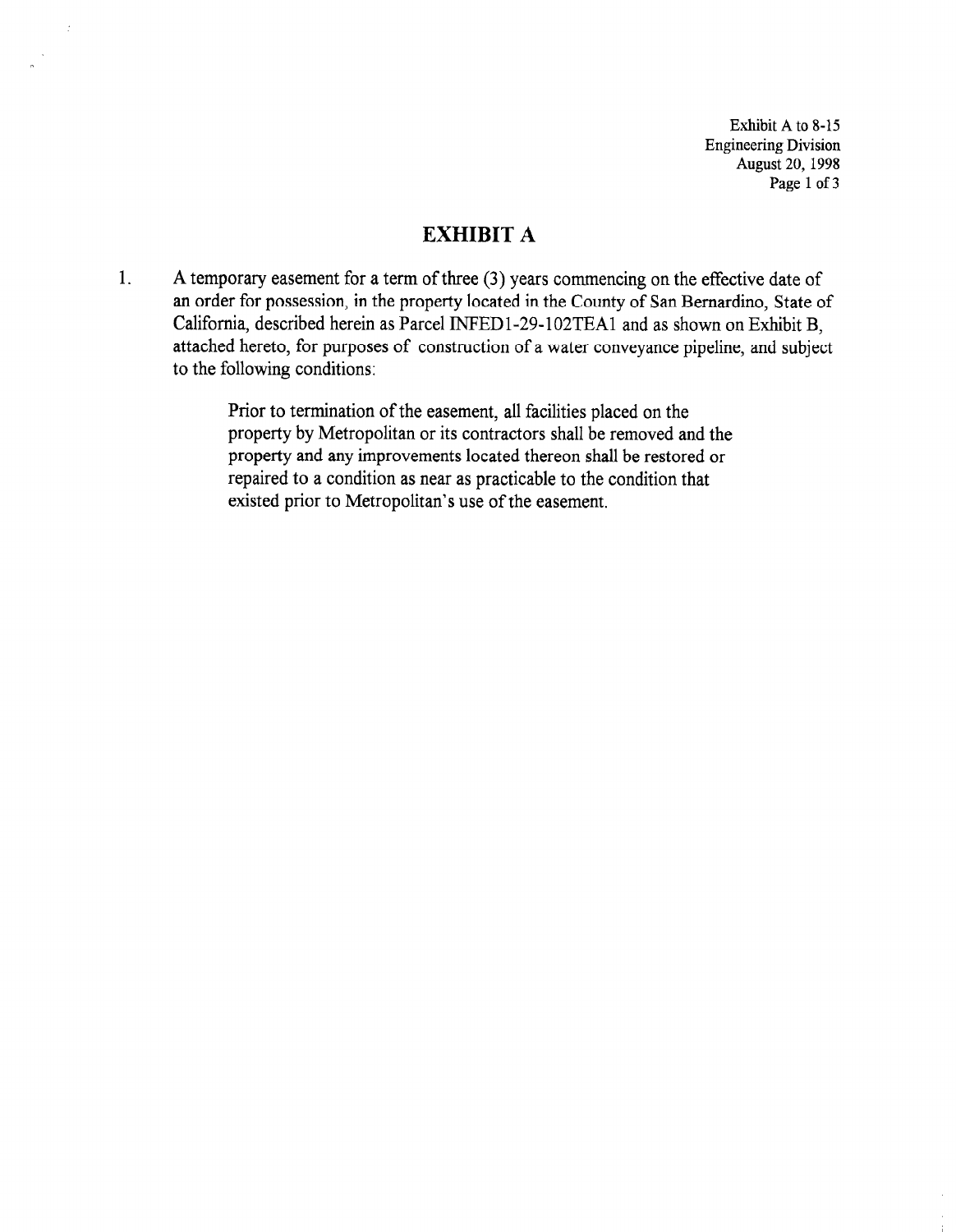Exhibit A to 8-15 Engineering Division August 20, 1998 Page 2 of 3

## EXHIBIT A

INFEDl-29-102TEAl (Temporary Easement) East San Bernardino County Water District, a Corporation

That certain parcel of land in the north half of the southwest quarter of the southwest quarter of the northwest quarter of Section 3, Township 1 South, Range 3 West, San Bernardino Meridian, in the City of Highland, County of San Bernardino, State of California, conveyed to East San Bernardino County Water District as Parcel 2 by Director's Deed recorded April 23, 1965, in Book 6377, page 475 of Official Records of said County.

EXCEPTING therefrom that portion lying southwesterly of a line parallel with and distant 100.00 feet southwesterly of, as measured at right angles to, the southwesterly right of way line of Boulder Avenue (State Highway 30) as conveyed to the State of California by Grant Deed recorded June 23, 1948, in Book 2250, page 23 1, of Official Records of said County.

PREPARED UNDER MY SUPERVISION

Peter G. Wiseman, P.L.S. 6241

Date

R.B.\S:\private\rudbel\legal\29\102tea1.doc



May 4, 1998

Page 1 of 1